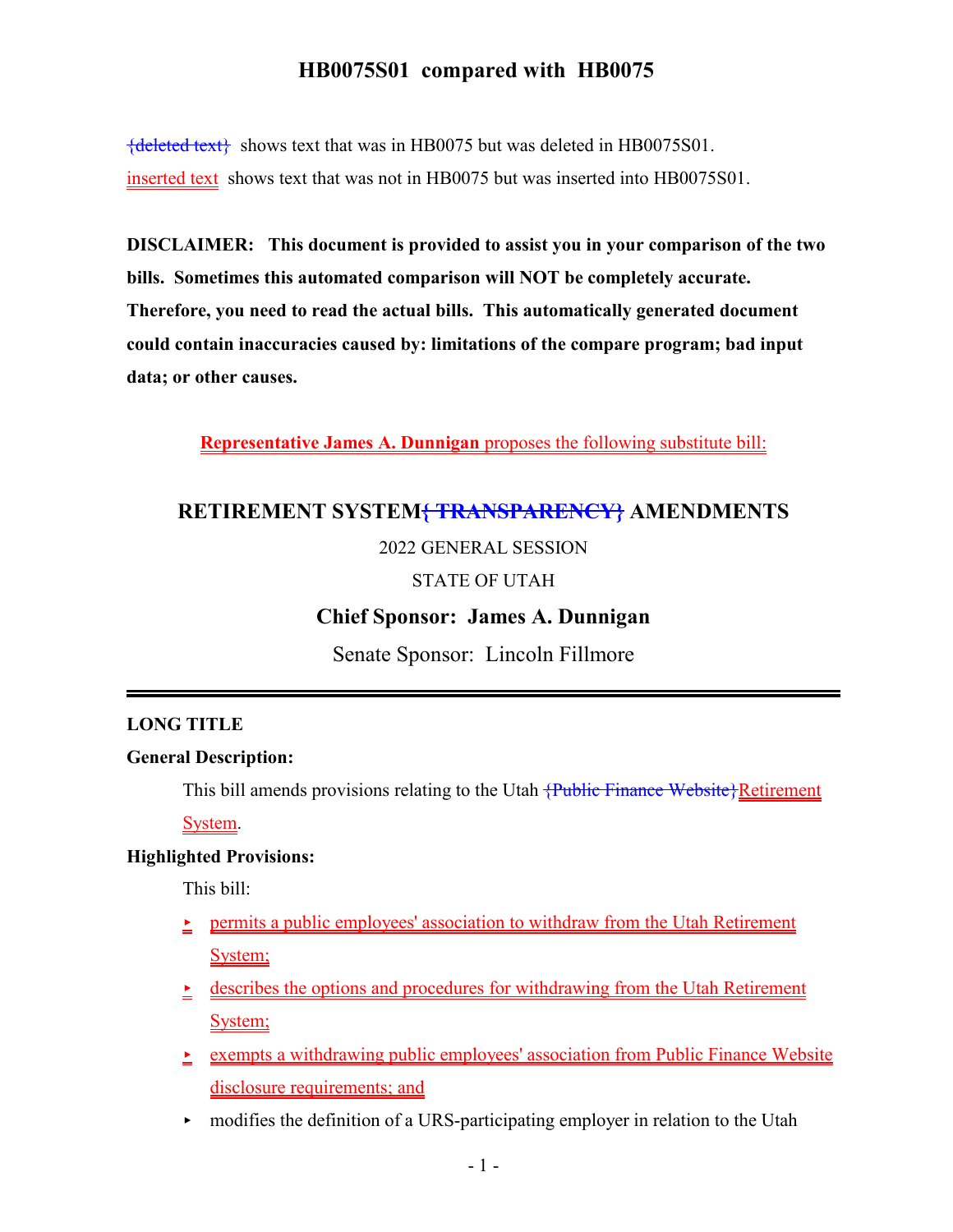Public Finance Website.

## **Money Appropriated in this Bill:**

None

## **Other Special Clauses:**

None

## **Utah Code Sections Affected:**

## AMENDS:

**49-12-203**, as last amended by Laws of Utah 2021, Chapters 193 and 382

**49-13-203**, as last amended by Laws of Utah 2021, Chapters 64 and 193

**49-22-203**, as last amended by Laws of Utah 2021, Chapter 193

**67-3-12**, as last amended by Laws of Utah 2021, Chapter 398 and renumbered and amended by Laws of Utah 2021, Chapter 84 and last amended by Coordination Clause, Laws of Utah 2021, Chapter 398

## ENACTS:

**49-11-626**, Utah Code Annotated 1953

*Be it enacted by the Legislature of the state of Utah:*

Section 1. Section **49-11-626** is enacted to read:

**49-11-626. Withdrawing entity -- Participation election date -- Withdrawal costs**

## **-- Rulemaking.**

(1) As used in this section, "withdrawing entity" means an entity that:

(a) participates in a system or plan under this title before January 1, 2022; and

(b) is a public employees' association.

(2) Notwithstanding any other provision of this title, a withdrawing entity may provide for the participation of the withdrawing entity's employees with that system or plan as follows:

(a) the withdrawing entity shall determine a date that is no later than July 1, 2024, on which the withdrawing entity shall make an election and complete withdrawal under Subsection (3);

(b) the withdrawing entity shall provide to the office notice of the withdrawing entity's intent to enter into an agreement described in Subsection (2)(c);

(c) the withdrawing entity and the office may enter into an intent to withdraw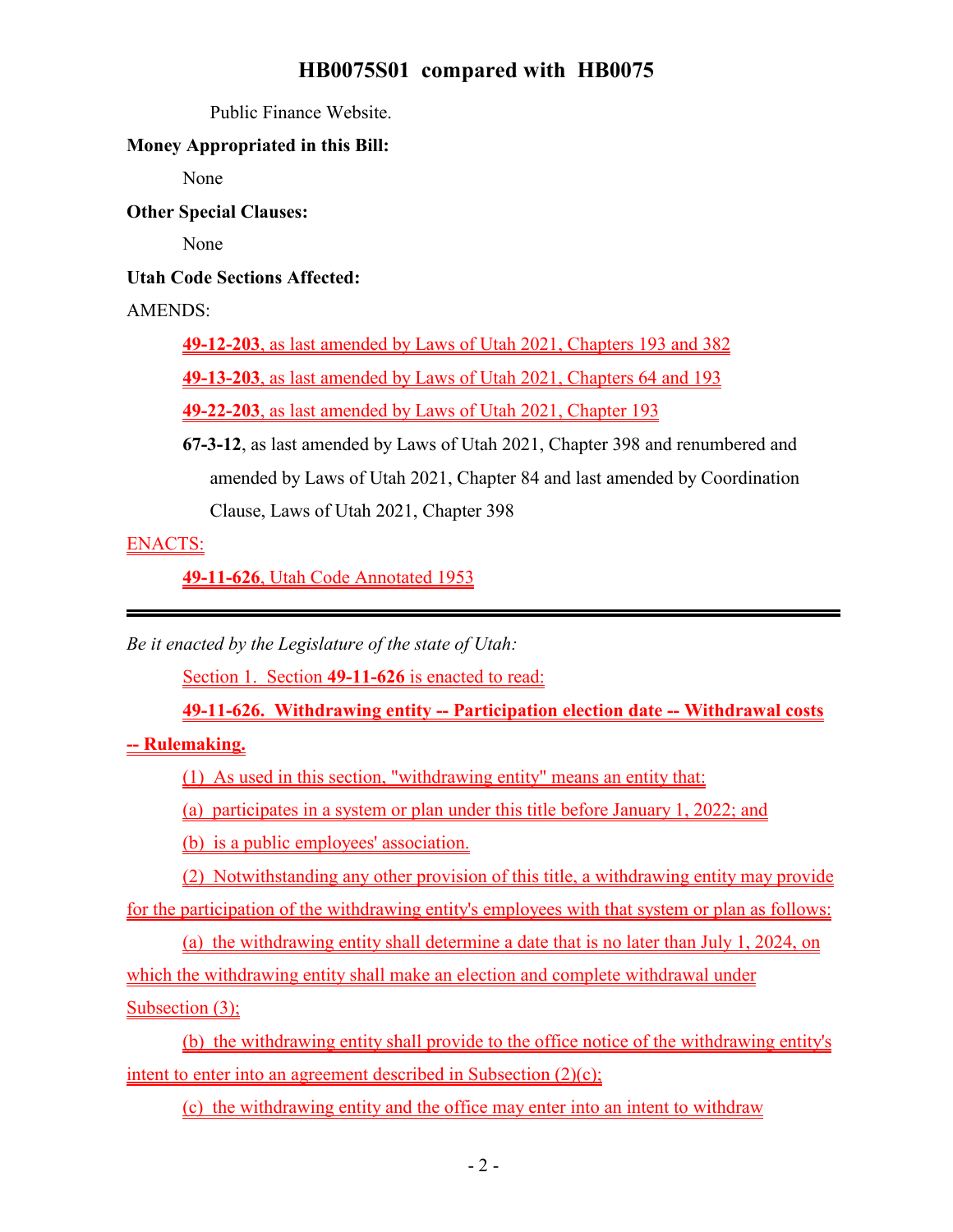agreement to document a good faith arrangement to complete a withdrawal under this section; and

(d) subject to Subsection (6), the withdrawing entity shall pay to the office any reasonable actuarial and administrative costs determined by the office to have arisen out of an election made under this section.

(3) The withdrawing entity may elect to:

(a) (i) continue the withdrawing entity's participation for all current employees of the withdrawing entity, who are covered by a system or plan on the date set under Subsection  $(2)(a)$ ; and

(ii) withdraw from participation in all systems and plans for all persons initially entering employment with the withdrawing entity, beginning on the date set under Subsection  $(2)(a)$ ; or

(b) withdraw from participation in all systems or plans for all current and future employees of the withdrawing entity, beginning on the date set under Subsection (2)(a).

(4) (a) An election made under Subsection (3):

(i) shall be made on or before the date specified under Subsection  $(2)(a)$ ;

(ii) shall be documented by a resolution adopted by the governing body of the withdrawing entity;

(iii) remains in effect unless and until the withdrawing entity again becomes a participating employer with the office in accordance with Subsection (5); and

(iv) applies to the withdrawing entity as the employer and to all employees of the withdrawing entity.

(b) Notwithstanding an election made under Subsection (3), any eligibility for service credit earned by an employee under this title before the date specified under Subsection (2)(a) is not affected by this section.

(c) Notwithstanding any other provision of this title, a withdrawing entity that makes an election under Subsection (3) may provide or participate in any type of public or private retirement for the withdrawing entity's employees after the withdrawal.

(5) After the withdrawal and subject to the laws and rules governing participating employer admission, the withdrawing entity may elect, by resolution of the withdrawing entity's governing body, to resume participation with the office and apply for admission as a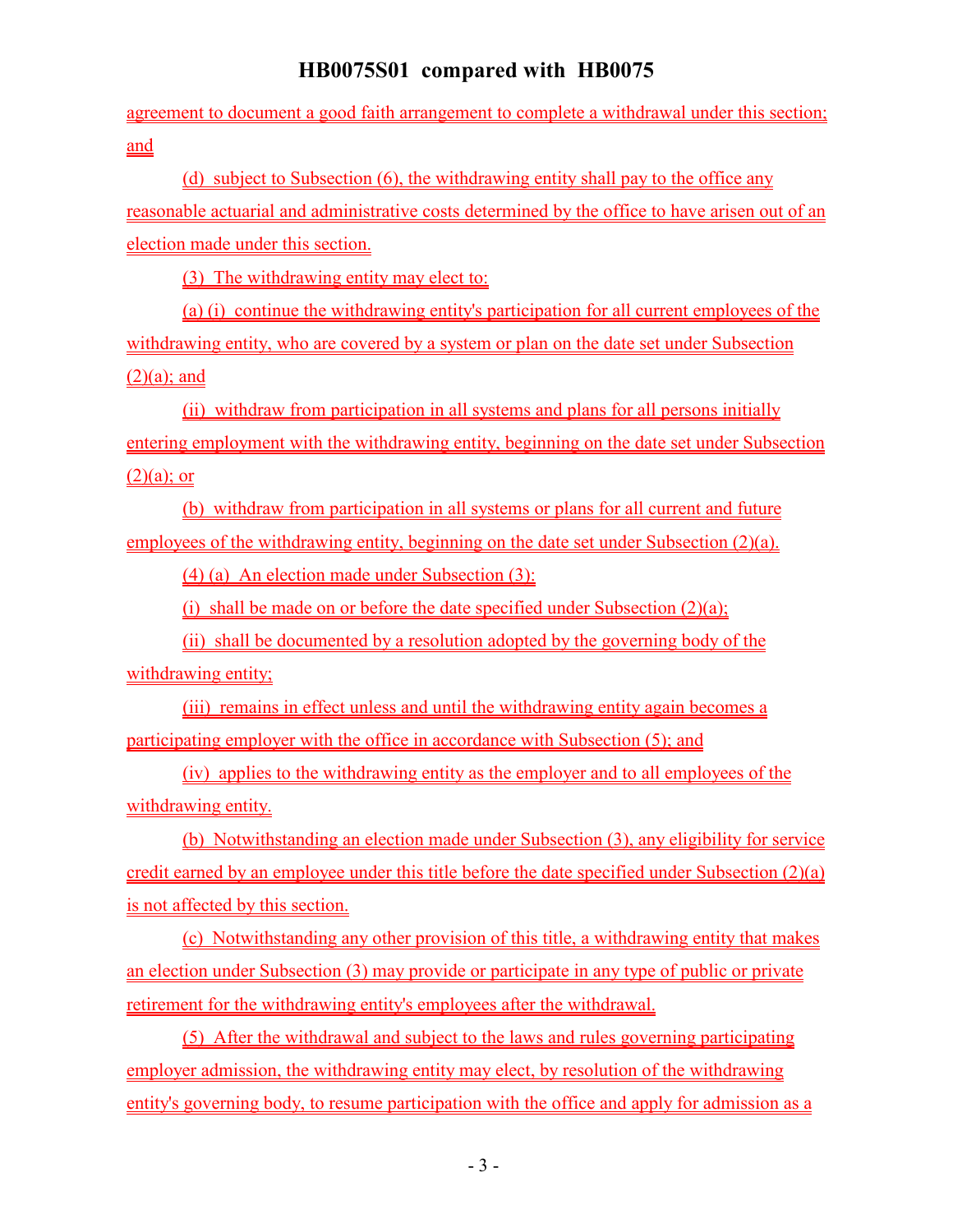participating employer in a system or plan under this title.

(6) Before a withdrawing entity may withdraw under this section, the withdrawing entity and the office shall enter into an agreement on:

(a) the costs described under Subsection (2)(d); and

(b) arrangements for the payment of the costs described under Subsection (2)(d).

Section 2. Section **49-12-203** is amended to read:

#### **49-12-203. Exclusions from membership in system.**

(1) The following employees are not eligible for service credit in this system:

(a) subject to the requirements of Subsection (2), an employee whose employment status is temporary in nature due to the nature or the type of work to be performed;

(b) except as provided under Subsection (3)(a), an employee of an institution of higher education who participates in a retirement system with a public or private retirement system, organization, or company designated by the Utah Board of Higher Education, or the technical college board of trustees for an employee of each technical college, during any period in which required contributions based on compensation have been paid on behalf of the employee by the employer;

(c) an employee serving as an exchange employee from outside the state for an employer who has not elected to make all of the employer's exchange employees eligible for service credit in this system;

(d) an executive department head of the state, a member of the State Tax Commission, the Public Service Commission, and a member of a full-time or part-time board or commission who files a formal request for exemption;

(e) an employee of the Department of Workforce Services who is covered under another retirement system allowed under Title 35A, Chapter 4, Employment Security Act;

(f) an employee who is employed on or after July 1, 2009, with an employer that has elected, prior to July 1, 2009, to be excluded from participation in this system under Subsection 49-12-202(2)(c);

(g) an employee who is employed on or after July 1, 2014, with an employer that has elected, prior to July 1, 2014, to be excluded from participation in this system under Subsection  $49-12-202(2)(d);$ 

(h) an employee who is employed with a withdrawing entity that has elected under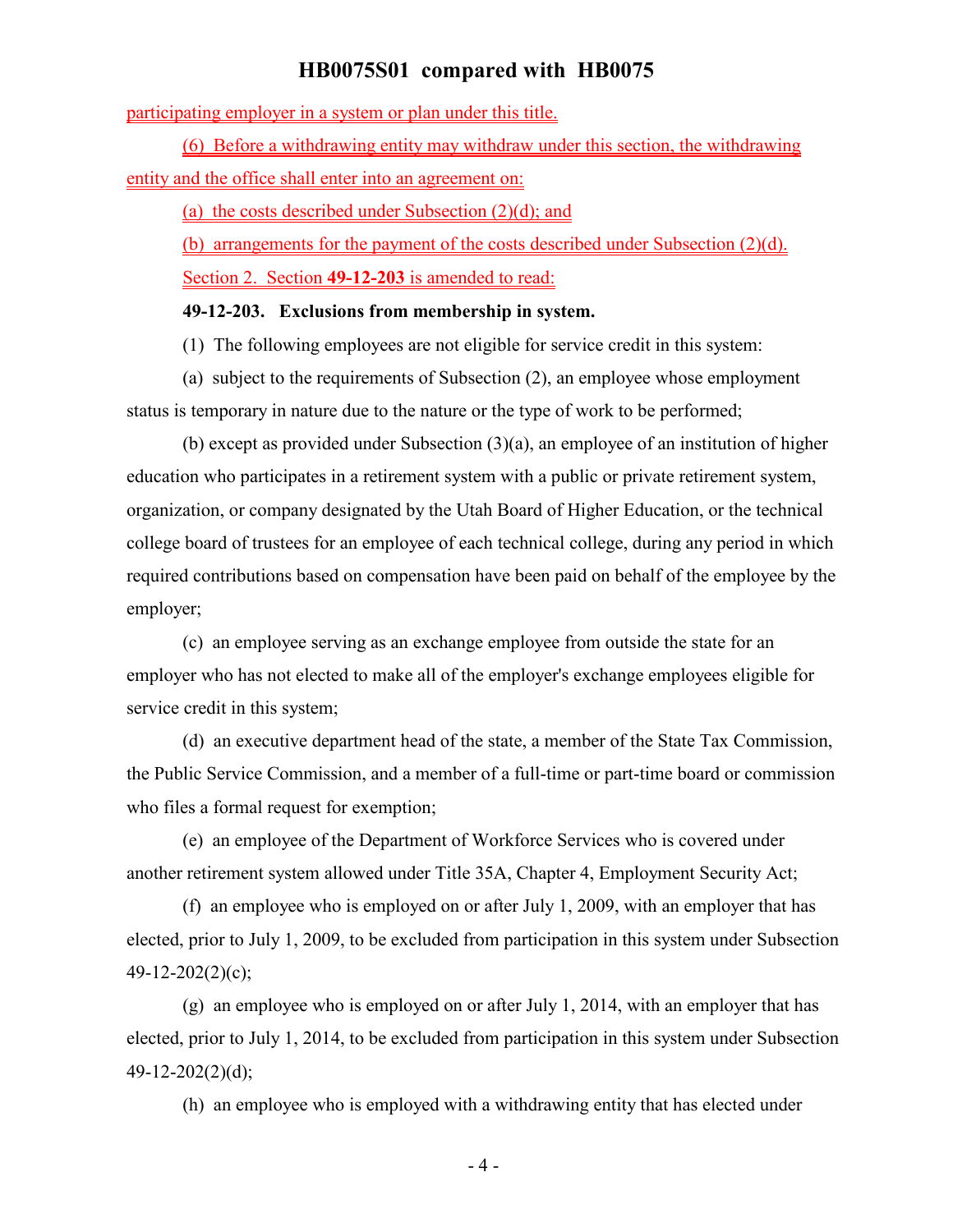Section 49-11-623, prior to January 1, 2017, to exclude:

(i) new employees from participation in this system under Subsection  $49-11-623(3)(a)$ ; or

(ii) all employees from participation in this system under Subsection 49-11-623(3)(b); $\pm$ 

}

(i) an employee described in Subsection  $(1)(i)(i)$  or  $(ii)$  who is employed with a withdrawing entity that has elected under Section 49-11-624, before January 1, 2018, to exclude:

(i) new employees from participation in this system under Subsection  $49-11-624(3)(a)$ ; or

(ii) all employees from participation in this system under Subsection  $49-11-624(3)(b)$ ;

#### [or]

(j) an employee who is employed with a withdrawing entity that has elected under Section 49-11-625, before July 1, 2022, to exclude all employees from participation in this system[.]; or

(k) an employee who is employed with a withdrawing entity that, before July 1, 2024, elects under Section 49-11-626 to exclude:

(i) new employees from participation in this system under Subsection  $49-11-626(3)(a)$ ;

or

(ii) all employees from participation in this system under Subsection 49-11-626(3)(b).

(2) If an employee whose status is temporary in nature due to the nature of type of work to be performed:

(a) is employed for a term that exceeds six months and the employee otherwise qualifies for service credit in this system, the participating employer shall report and certify to the office that the employee is a regular full-time employee effective the beginning of the seventh month of employment; or

(b) was previously terminated prior to being eligible for service credit in this system and is reemployed within three months of termination by the same participating employer, the participating employer shall report and certify that the member is a regular full-time employee when the total of the periods of employment equals six months and the employee otherwise qualifies for service credits in this system.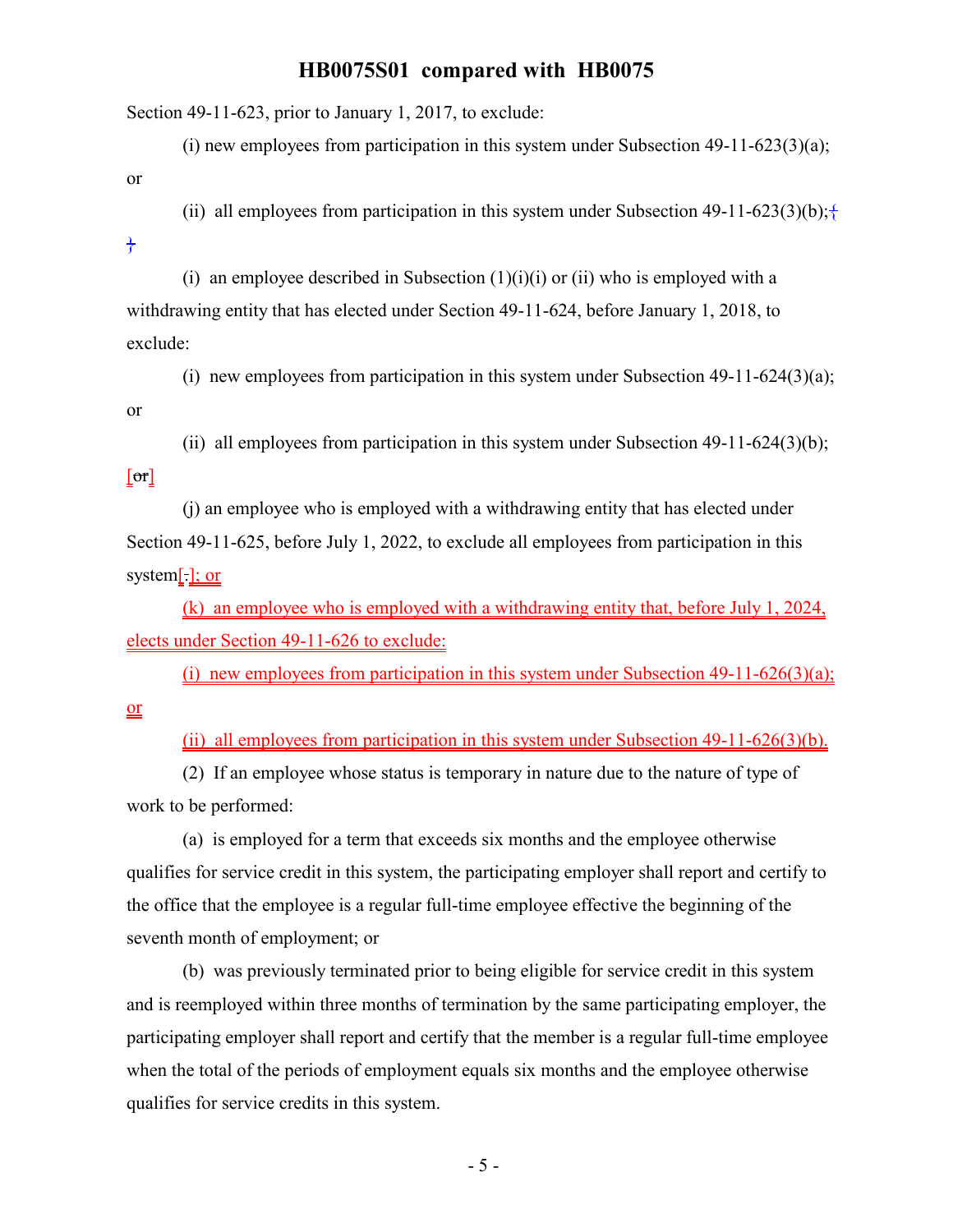(3) (a) Upon cessation of the participating employer contributions, an employee under Subsection (1)(b) is eligible for service credit in this system.

(b) Notwithstanding the provisions of Subsection (1)(f), any eligibility for service credit earned by an employee under this chapter before July 1, 2009 is not affected under Subsection (1)(f).

(c) Notwithstanding the provisions of Subsection  $(1)(g)$ , any eligibility for service credit earned by an employee under this chapter before July 1, 2014, is not affected under Subsection  $(1)(g)$ .

(4) Upon filing a written request for exemption with the office, the following employees shall be exempt from coverage under this system:

(a) a full-time student or the spouse of a full-time student and individuals employed in a trainee relationship;

(b) an elected official;

(c) an executive department head of the state, a member of the State Tax Commission, a member of the Public Service Commission, and a member of a full-time or part-time board or commission;

(d) an employee of the Governor's Office of Planning and Budget;

(e) an employee of the Governor's Office of Economic Opportunity;

(f) an employee of the Commission on Criminal and Juvenile Justice;

(g) an employee of the Governor's Office;

(h) an employee of the Public Lands Policy Coordinating Office, created in Section 63L-11-201;

(i) an employee of the State Auditor's Office;

(j) an employee of the State Treasurer's Office;

(k) any other member who is permitted to make an election under Section 49-11-406;

(l) a person appointed as a city manager or chief city administrator or another person employed by a municipality, county, or other political subdivision, who is an at-will employee;

(m) an employee of an interlocal cooperative agency created under Title 11, Chapter 13, Interlocal Cooperation Act, who is engaged in a specialized trade customarily provided through membership in a labor organization that provides retirement benefits to the organization's members; and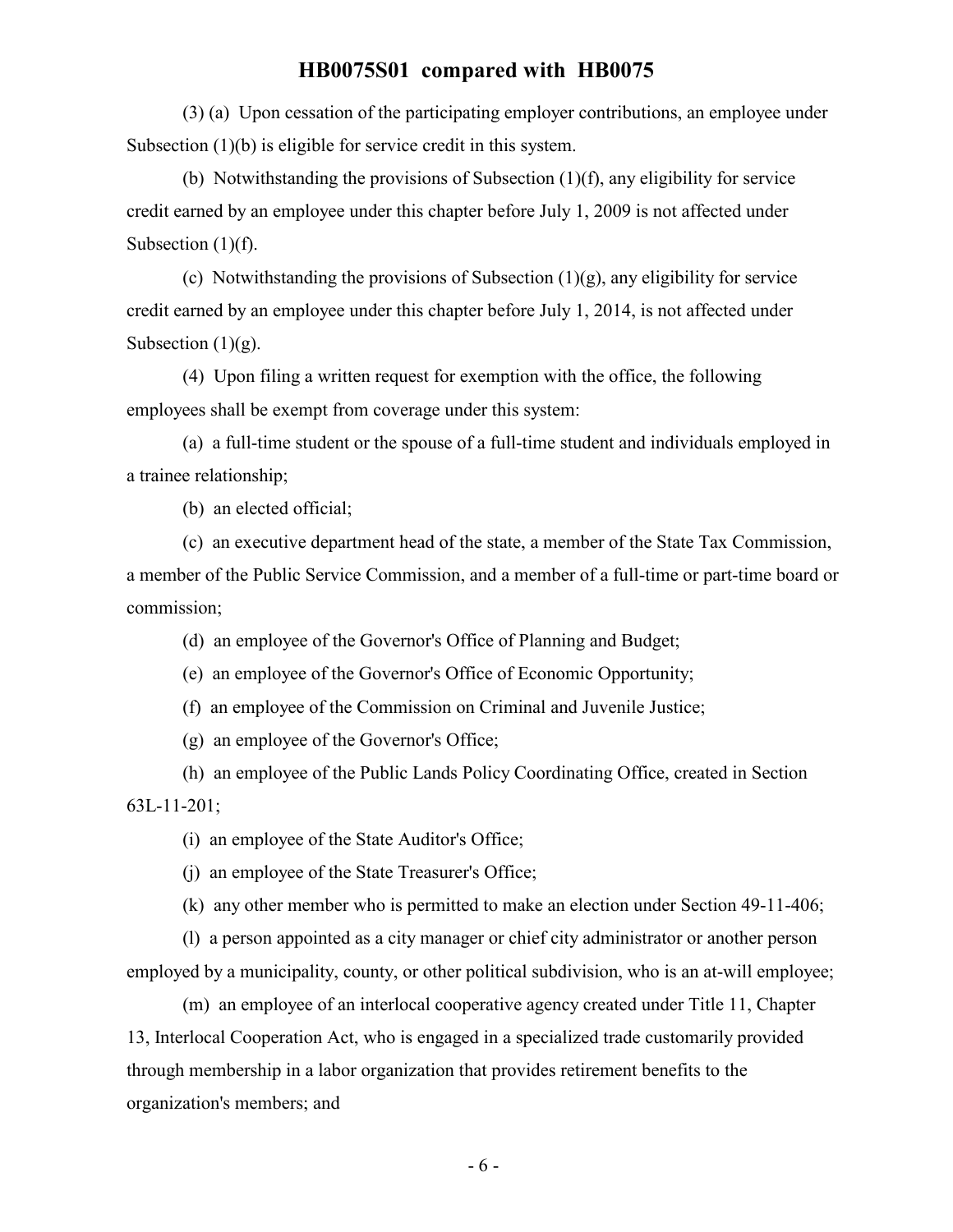(n) an employee serving as an exchange employee from outside the state for an employer who has elected to make all of the employer's exchange employees eligible for service credit in this system.

(5) (a) Each participating employer shall prepare and maintain a list designating those positions eligible for exemption under Subsection (4).

(b) An employee may not be exempted unless the employee is employed in an exempted position designated by the participating employer.

(6) (a) In accordance with this section, Section 49-13-203, and Section 49-22-205, a municipality, county, or political subdivision may not exempt a total of more than 50 positions or a number equal to 10% of the eligible employees of the municipality, county, or political subdivision, whichever is less.

(b) A municipality, county, or political subdivision may exempt at least one regular full-time employee.

(7) Each participating employer shall:

(a) maintain a list of employee exemptions; and

(b) update the employee exemptions in the event of any change.

(8) The office may make rules to implement this section.

(9) An employee's exclusion, exemption, participation, or election described in this section:

(a) shall be made in accordance with this section; and

(b) is subject to requirements under federal law and rules made by the board.

Section 3. Section **49-13-203** is amended to read:

#### **49-13-203. Exclusions from membership in system.**

(1) The following employees are not eligible for service credit in this system:

(a) subject to the requirements of Subsection (2), an employee whose employment status is temporary in nature due to the nature or the type of work to be performed;

(b) except as provided under Subsection (3)(a), an employee of an institution of higher education who participates in a retirement system with a public or private retirement system, organization, or company designated by the Utah Board of Higher Education, or the technical college board of trustees for an employee of each technical college, during any period in which required contributions based on compensation have been paid on behalf of the employee by the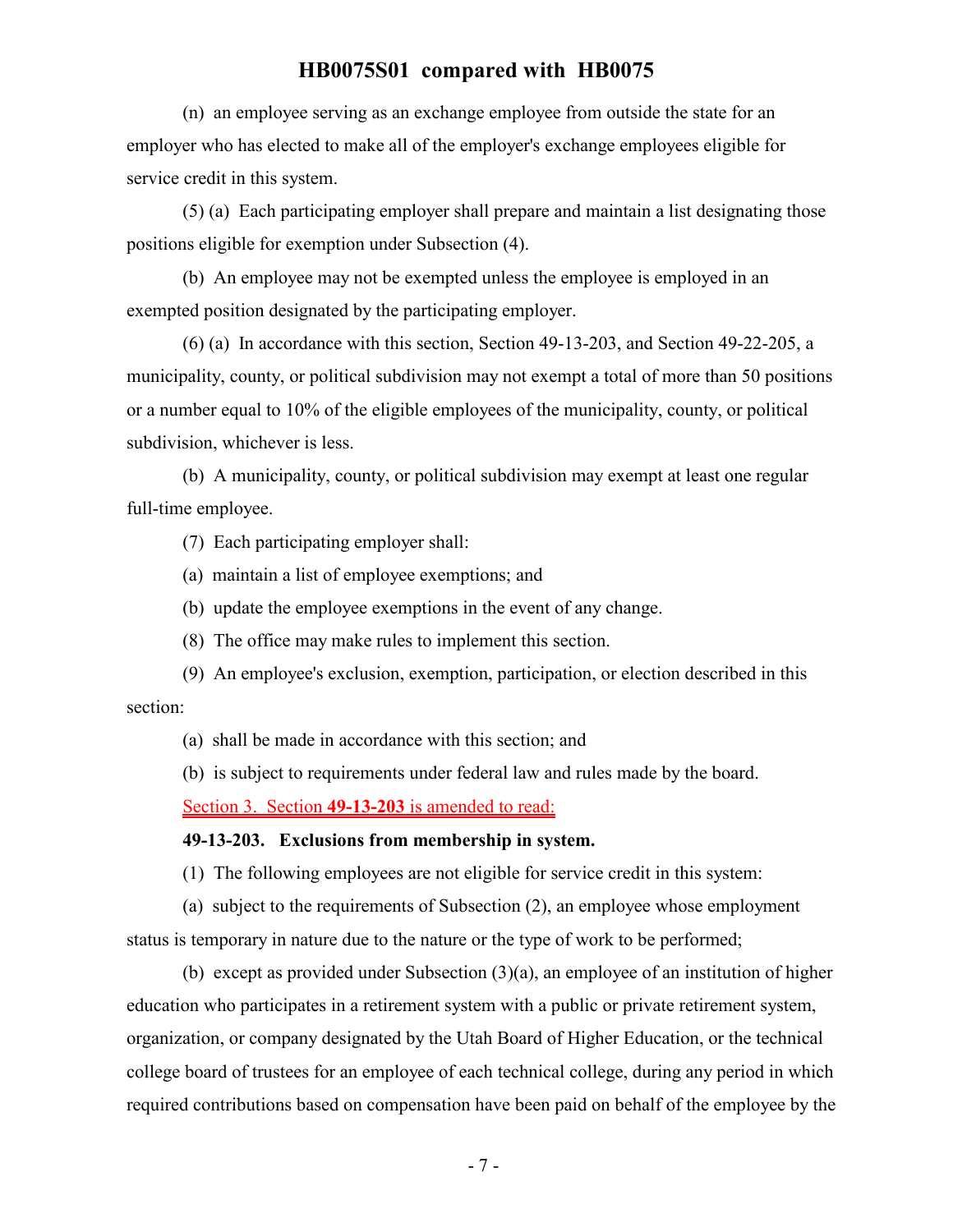employer;

(c) an employee serving as an exchange employee from outside the state for an employer who has not elected to make all of the employer's exchange employees eligible for service credit in this system;

(d) an executive department head of the state or a legislative director, senior executive employed by the governor's office, a member of the State Tax Commission, a member of the Public Service Commission, and a member of a full-time or part-time board or commission who files a formal request for exemption;

(e) an employee of the Department of Workforce Services who is covered under another retirement system allowed under Title 35A, Chapter 4, Employment Security Act;

(f) an employee who is employed with an employer that has elected to be excluded from participation in this system under Subsection 49-13-202(5), effective on or after the date of the employer's election under Subsection 49-13-202(5);

(g) an employee who is employed with a withdrawing entity that has elected under Section 49-11-623, prior to January 1, 2017, to exclude:

(i) new employees from participation in this system under Subsection  $49-11-623(3)(a)$ ; or

(ii) all employees from participation in this system under Subsection 49-11-623(3)(b); $\frac{1}{2}$ 

}

(h) an employee described in Subsection  $(1)(h)(i)$  or  $(ii)$  who is employed with a withdrawing entity that has elected under Section 49-11-624, before January 1, 2018, to exclude:

(i) new employees from participation in this system under Subsection  $49-11-624(3)(a)$ ; or

(ii) all employees from participation in this system under Subsection  $49-11-624(3)(b)$ ;

[or]

(i) an employee who is employed with a withdrawing entity that has elected under Section 49-11-625, before July 1, 2022, to exclude all employees from participation in this system[.]; or

(j) an employee who is employed with a withdrawing entity that, before July 1, 2024, elects under Section 49-11-626 to exclude: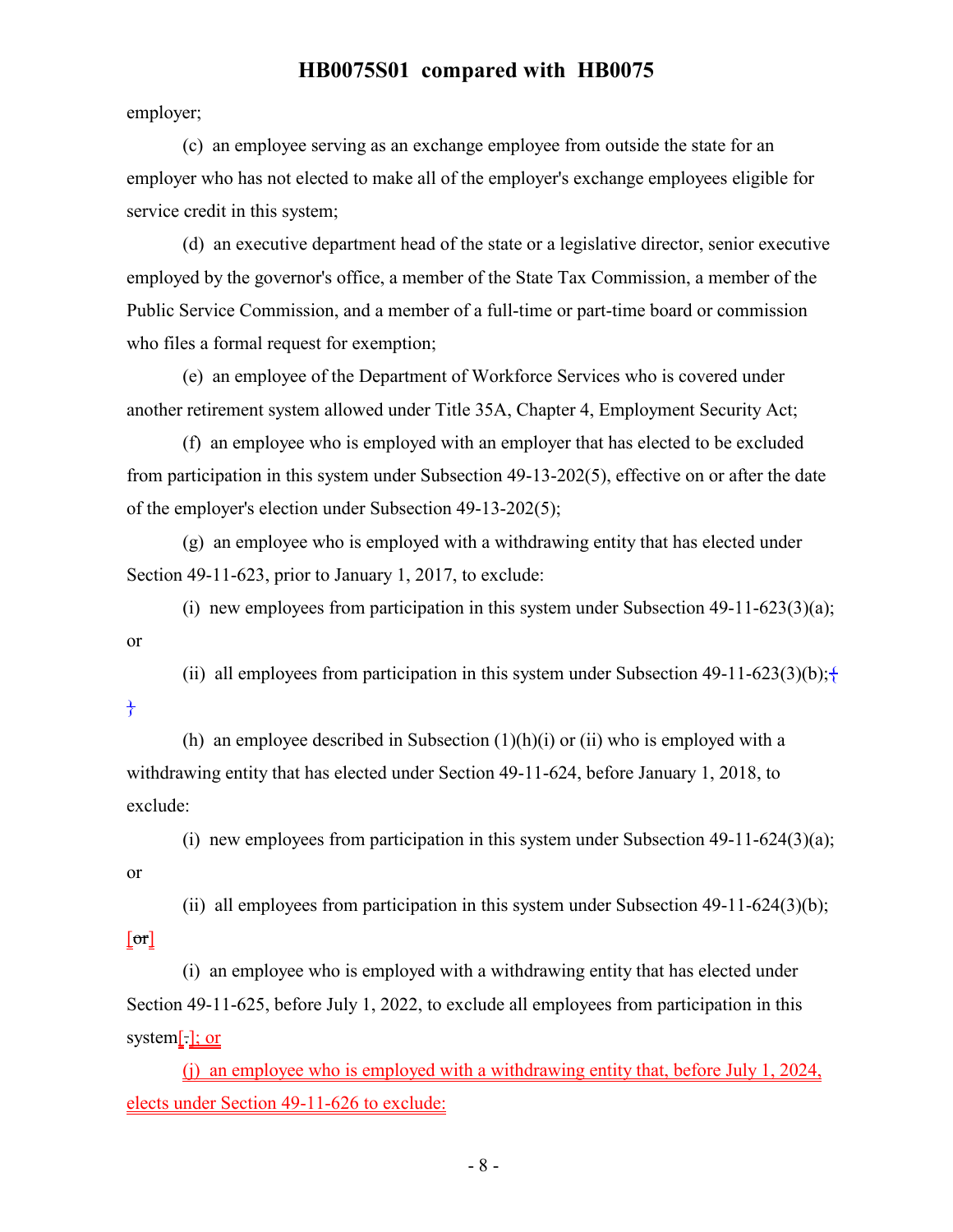(i) new employees from participation in this system under Subsection  $49-11-626(3)(a)$ ;

or

(ii) all employees from participation in this system under Subsection 49-11-626(3)(b).

(2) If an employee whose status is temporary in nature due to the nature of type of work to be performed:

(a) is employed for a term that exceeds six months and the employee otherwise qualifies for service credit in this system, the participating employer shall report and certify to the office that the employee is a regular full-time employee effective the beginning of the seventh month of employment; or

(b) was previously terminated prior to being eligible for service credit in this system and is reemployed within three months of termination by the same participating employer, the participating employer shall report and certify that the member is a regular full-time employee when the total of the periods of employment equals six months and the employee otherwise qualifies for service credits in this system.

(3) (a) Upon cessation of the participating employer contributions, an employee under Subsection (1)(b) is eligible for service credit in this system.

(b) Notwithstanding the provisions of Subsection (1)(f), any eligibility for service credit earned by an employee under this chapter before the date of the election under Subsection 49-13-202(5) is not affected under Subsection (1)(f).

(4) Upon filing a written request for exemption with the office, the following employees shall be exempt from coverage under this system:

(a) a full-time student or the spouse of a full-time student and individuals employed in a trainee relationship;

(b) an elected official;

(c) an executive department head of the state, a member of the State Tax Commission, a member of the Public Service Commission, and a member of a full-time or part-time board or commission;

(d) an employee of the Governor's Office of Planning and Budget;

(e) an employee of the Governor's Office of Economic Opportunity;

(f) an employee of the Commission on Criminal and Juvenile Justice;

(g) an employee of the Governor's Office;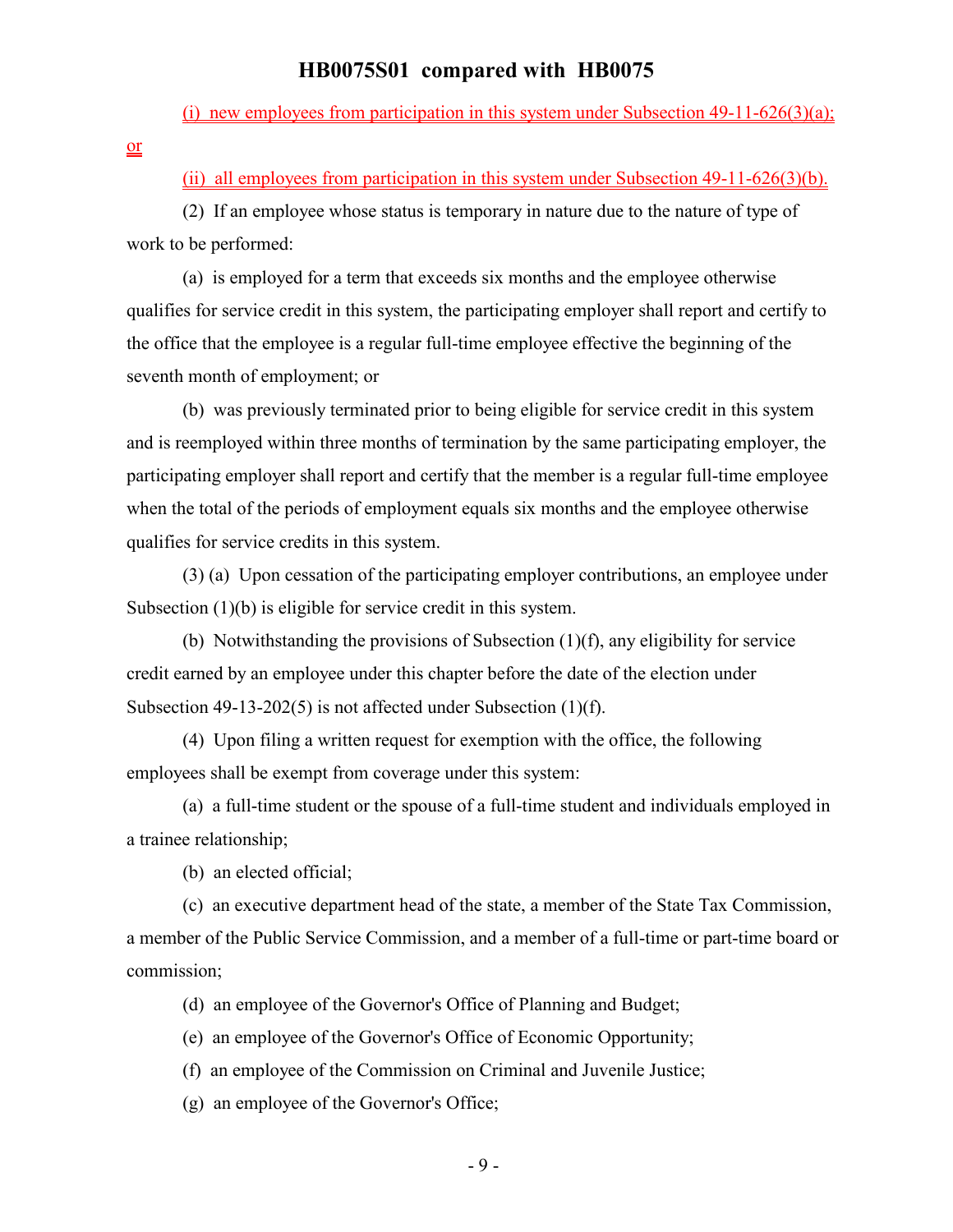(h) an employee of the State Auditor's Office;

(i) an employee of the State Treasurer's Office;

(j) any other member who is permitted to make an election under Section 49-11-406;

(k) a person appointed as a city manager or chief city administrator or another person employed by a municipality, county, or other political subdivision, who is an at-will employee;

(l) an employee of an interlocal cooperative agency created under Title 11, Chapter 13, Interlocal Cooperation Act, who is engaged in a specialized trade customarily provided through membership in a labor organization that provides retirement benefits to its members; and

(m) an employee serving as an exchange employee from outside the state for an employer who has elected to make all of the employer's exchange employees eligible for service credit in this system.

(5) (a) Each participating employer shall prepare and maintain a list designating those positions eligible for exemption under Subsection (4).

(b) An employee may not be exempted unless the employee is employed in a position designated by the participating employer.

(6) (a) In accordance with this section, Section 49-12-203, and Section 49-22-205, a municipality, county, or political subdivision may not exempt a total of more than 50 positions or a number equal to 10% of the eligible employees of the municipality, county, or political subdivision, whichever is less.

(b) A municipality, county, or political subdivision may exempt at least one regular full-time employee.

(7) Each participating employer shall:

(a) maintain a list of employee exemptions; and

(b) update the employee exemptions in the event of any change.

(8) The office may make rules to implement this section.

(9) An employee's exclusion, exemption, participation, or election described in this section:

(a) shall be made in accordance with this section; and

(b) is subject to requirements under federal law and rules made by the board.

Section 4. Section **49-22-203** is amended to read:

**49-22-203. Exclusions from membership in system.**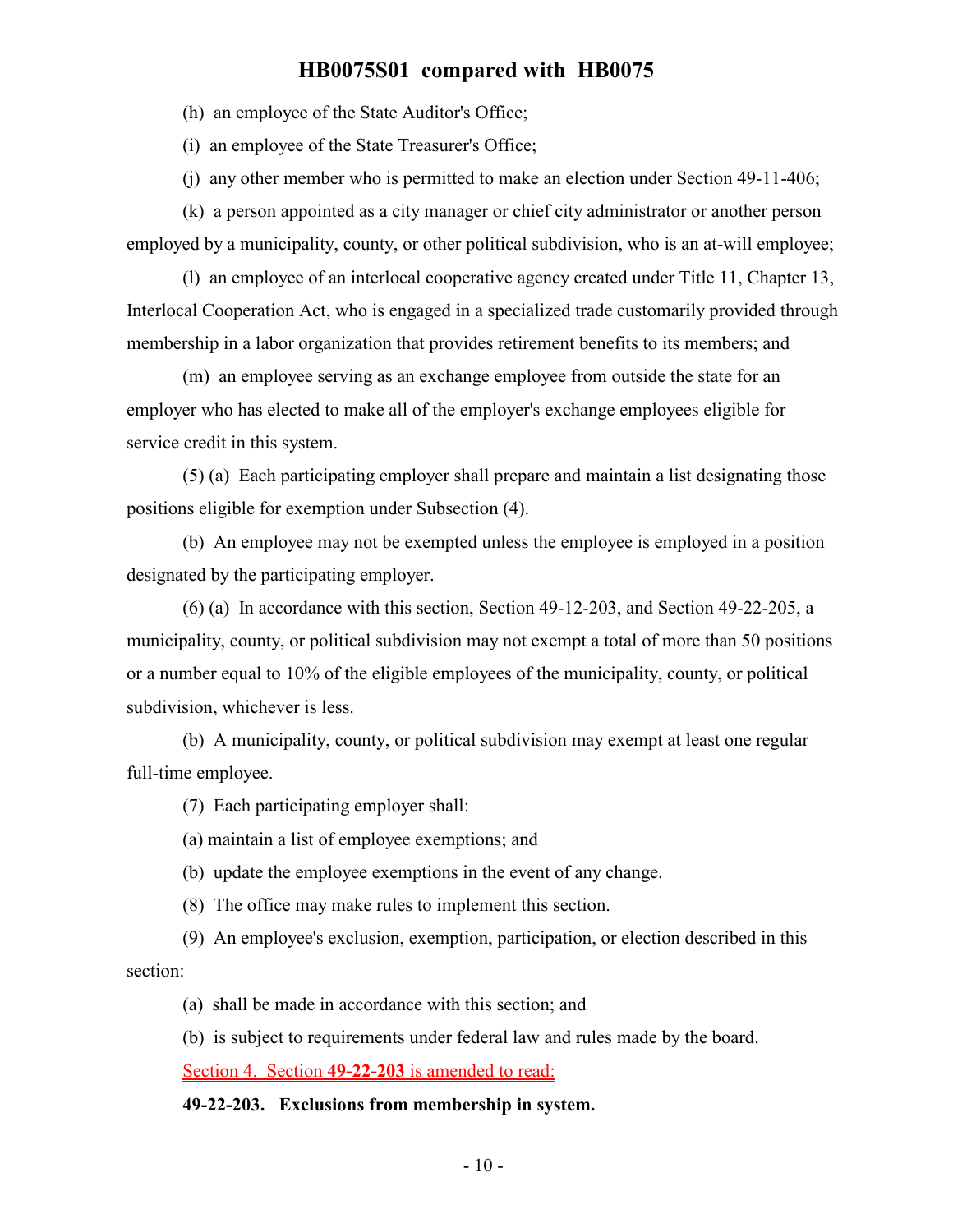(1) The following employees are not eligible for service credit in this system:

(a) subject to the requirements of Subsection (2), an employee whose employment status is temporary in nature due to the nature or the type of work to be performed;

(b) except as provided under Subsection (3), an employee of an institution of higher education who participates in a retirement system with a public or private retirement system, organization, or company designated by the Utah Board of Higher Education, or the technical college board of trustees for an employee of each technical college, during any period in which required contributions based on compensation have been paid on behalf of the employee by the employer;

(c) an employee serving as an exchange employee from outside the state for an employer who has not elected to make all of the employer's exchange employees eligible for service credit in this system;

(d) an employee of the Department of Workforce Services who is covered under another retirement system allowed under Title 35A, Chapter 4, Employment Security Act;

(e) an employee who is employed with a withdrawing entity that has elected under Section 49-11-623, prior to January 1, 2017, to exclude:

(i) new employees from participation in this system under Subsection  $49-11-623(3)(a)$ ; or

(ii) all employees from participation in this system under Subsection  $49-11-623(3)(b)$ ;

(f) a person who files a written request for exemption with the office under Section 49-22-205;

(g) an employee described in Subsection  $(1)(g)(i)$  or  $(ii)$  who is employed with a withdrawing entity that has elected under Section 49-11-624, before January 1, 2018, to exclude:

(i) new employees from participation in this system under Subsection  $49-11-624(3)(a)$ ; or

(ii) all employees from participation in this system under Subsection 49-11-624(3)(b); [or]

(h) an employee who is employed with a withdrawing entity that has elected under Section 49-11-625, before July 1, 2022, to exclude all employees from participation in this system[ $\cdot$ ]; or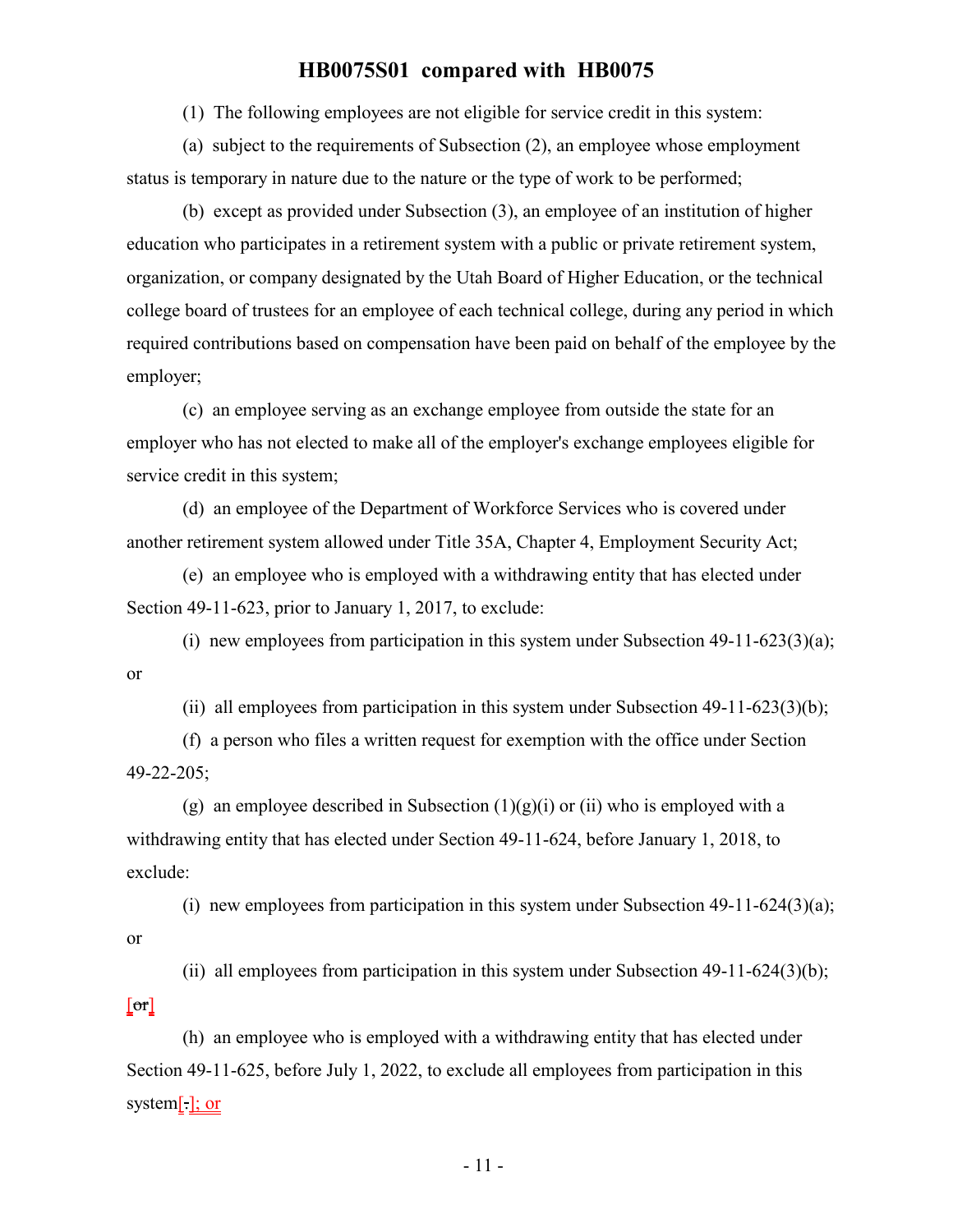(i) an employee who is employed with a withdrawing entity that, before July 1, 2024, elects under Section 49-11-626 to exclude:

(i) new employees from participation in this system under Subsection  $49-11-626(3)(a)$ ;

(ii) all employees from participation in this system under Subsection 49-11-626(3)(b).

(2) If an employee whose status is temporary in nature due to the nature of type of work to be performed:

(a) is employed for a term that exceeds six months and the employee otherwise qualifies for service credit in this system, the participating employer shall report and certify to the office that the employee is a regular full-time employee effective the beginning of the seventh month of employment; or

(b) was previously terminated prior to being eligible for service credit in this system and is reemployed within three months of termination by the same participating employer, the participating employer shall report and certify that the member is a regular full-time employee when the total of the periods of employment equals six months and the employee otherwise qualifies for service credits in this system.

(3) Upon cessation of the participating employer contributions, an employee under Subsection (1)(b) is eligible for service credit in this system.

(4) An employee's exclusion, exemption, participation, or election described in this section:

(a) shall be made in accordance with this section; and

(b) is subject to requirements under federal law and rules made by the board.

Section  $\overline{1}\overline{1}$ . Section **67-3-12** is amended to read:

# **67-3-12. Utah Public Finance Website -- Establishment and administration -- Records disclosure -- Exceptions.**

(1) As used in this section:

or

(a) (i) Subject to Subsections  $(1)(a)(ii)$  and  $(iii)$ , "independent entity" means the same as that term is defined in Section 63E-1-102.

(ii) "Independent entity" includes an entity that is part of an independent entity described in Subsection  $(1)(a)(i)$ , if the entity is considered a component unit of the independent entity under the governmental accounting standards issued by the Governmental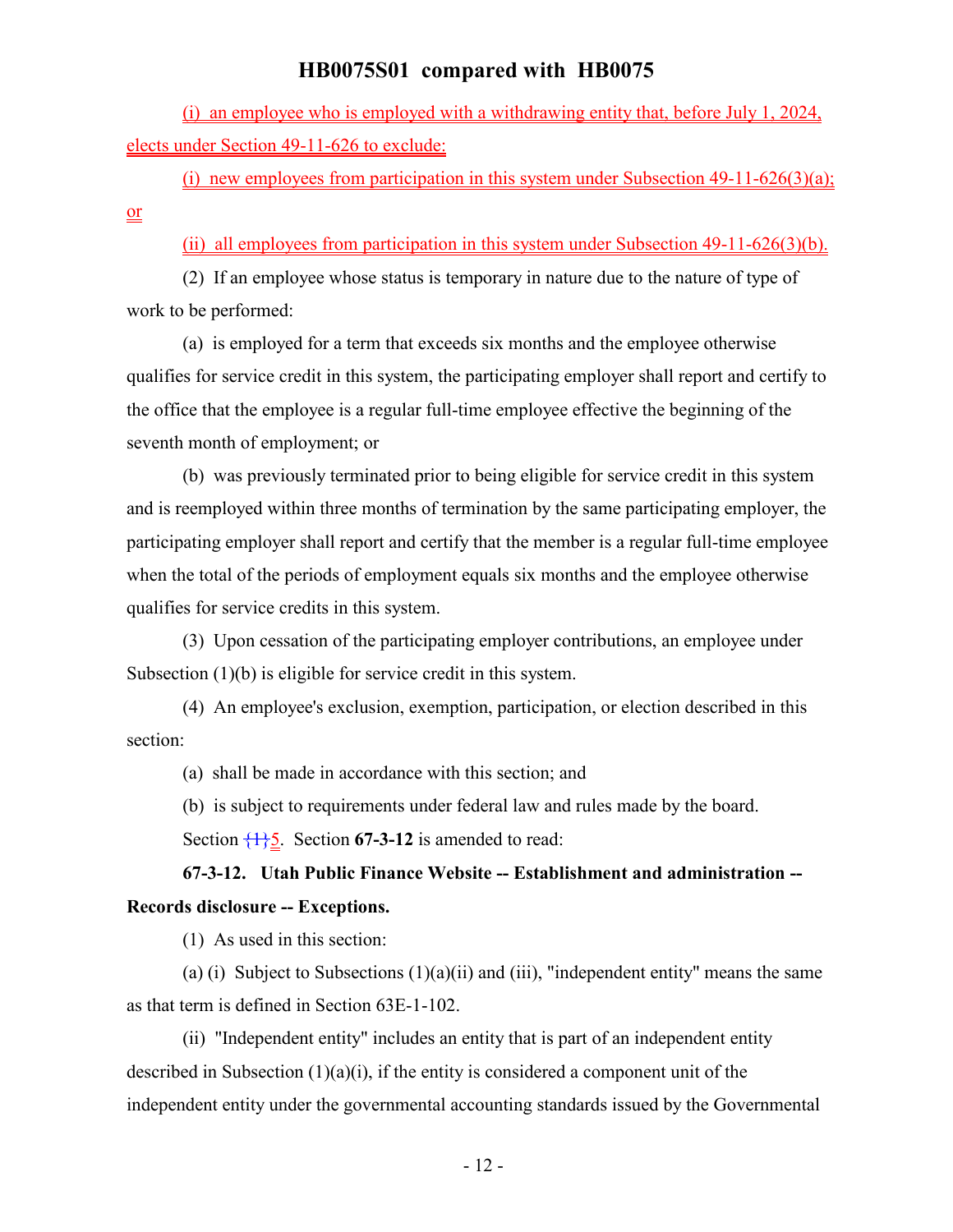Accounting Standards Board.

(iii) "Independent entity" does not include the Utah State Retirement Office created in Section 49-11-201.

(b) "Local education agency" means a school district or charter school.

(c) "Participating local entity" means:

(i) a county;

(ii) a municipality;

(iii) a local district under Title 17B, Limited Purpose Local Government Entities -

Local Districts;

(iv) a special service district under Title 17D, Chapter 1, Special Service District Act;

(v) a housing authority under Title 35A, Chapter 8, Part 4, Housing Authorities;

(vi) a public transit district under Title 17B, Chapter 2a, Part 8, Public Transit District

Act;

(vii) except for a taxed interlocal entity as defined in Section 11-13-602:

(A) an interlocal entity as defined in Section 11-13-103;

(B) a joint or cooperative undertaking as defined in Section 11-13-103; or

(C) any project, program, or undertaking entered into by interlocal agreement in accordance with Title 11, Chapter 13, Interlocal Cooperation Act;

(viii) except for a taxed interlocal entity as defined in Section 11-13-602, an entity that is part of an entity described in Subsections  $(1)(c)(i)$  through (vii), if the entity is considered a component unit of the entity described in Subsections  $(1)(c)(i)$  through (vii) under the governmental accounting standards issued by the Governmental Accounting Standards Board; or

(ix) a conservation district under Title 17D, Chapter 3, Conservation District Act.

(d) (i) "Participating state entity" means the state of Utah, including its executive, legislative, and judicial branches, its departments, divisions, agencies, boards, commissions, councils, committees, and institutions.

(ii) "Participating state entity" includes an entity that is part of an entity described in Subsection  $(1)(d)(i)$ , if the entity is considered a component unit of the entity described in Subsection (1)(d)(i) under the governmental accounting standards issued by the Governmental Accounting Standards Board.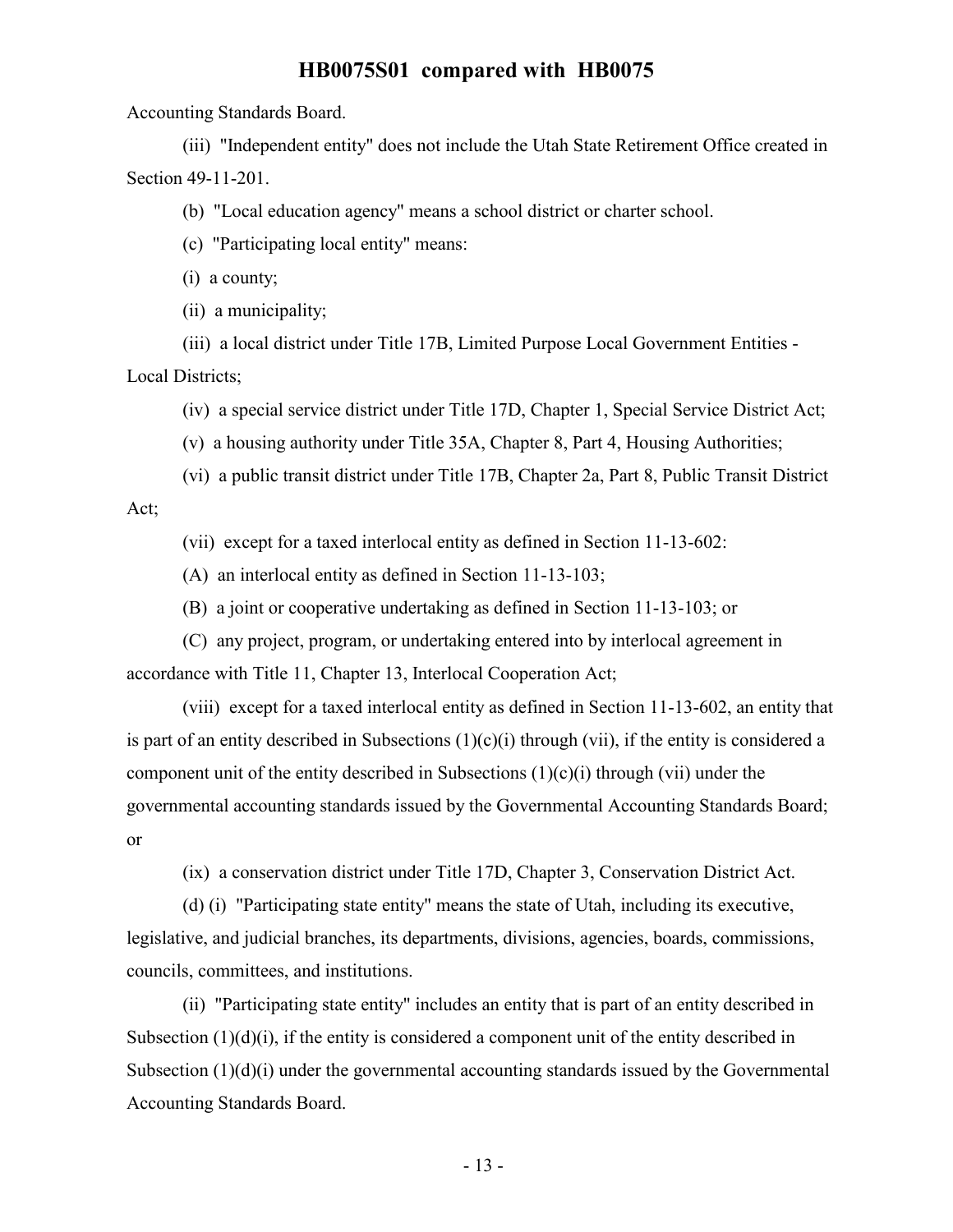(e) "Public finance website" or "website" means the website established by the state auditor in accordance with this section.

(f) "Public financial information" means each record that is required under this section or by rule made by the Office of the State Auditor under Subsection  $[\frac{1}{8}]$  (9) to be made available on the public finance website, a participating local entity's website, or an independent entity's website.

(g) "Qualifying entity" means:

(i) an independent entity;

(ii) a participating local entity;

(iii) a participating state entity;

(iv) a local education agency;

(v) a state institution of higher education as defined in Section 53B-3-102;

(vi) the Utah Educational Savings Plan created in Section 58B-8a-103;

(vii) the Utah Housing Corporation created in Section 63H-8-201;

(viii) the School and Institutional Trust Lands Administration created in Section 53C-1-201;

(ix) the Utah Capital Investment Corporation created in Section 63N-6-301; or

(x) a URS-participating employer.

(h) (i) "URS-participating employer" means an entity that:

(A) is a participating entity, as that term is defined in Section 49-11-102; and

(B) is not required to report public financial information under this section as a qualifying entity described in Subsections  $(1)(g)(i)$  through  $(ix)$ .

(ii) "URS-participating employer" does not include:

(A) the Utah State Retirement Office created in Section 49-11-201;  $[\sigma r]$ 

(B) an insurer that is subject to the disclosure requirements of Section  $\overline{31A-4}$ 

113}31A-4-113; or

 $[\overline{(B)}]$  (C) a withdrawing entity.

(i) (i) "Withdrawing entity" means:

(A) an entity that elects to withdraw from participation in a system or plan under Title

49, Chapter 11, Part 6, Procedures and Records[.];

(B) until the date determined under Subsection 49-11-626(2)(a), a public employees'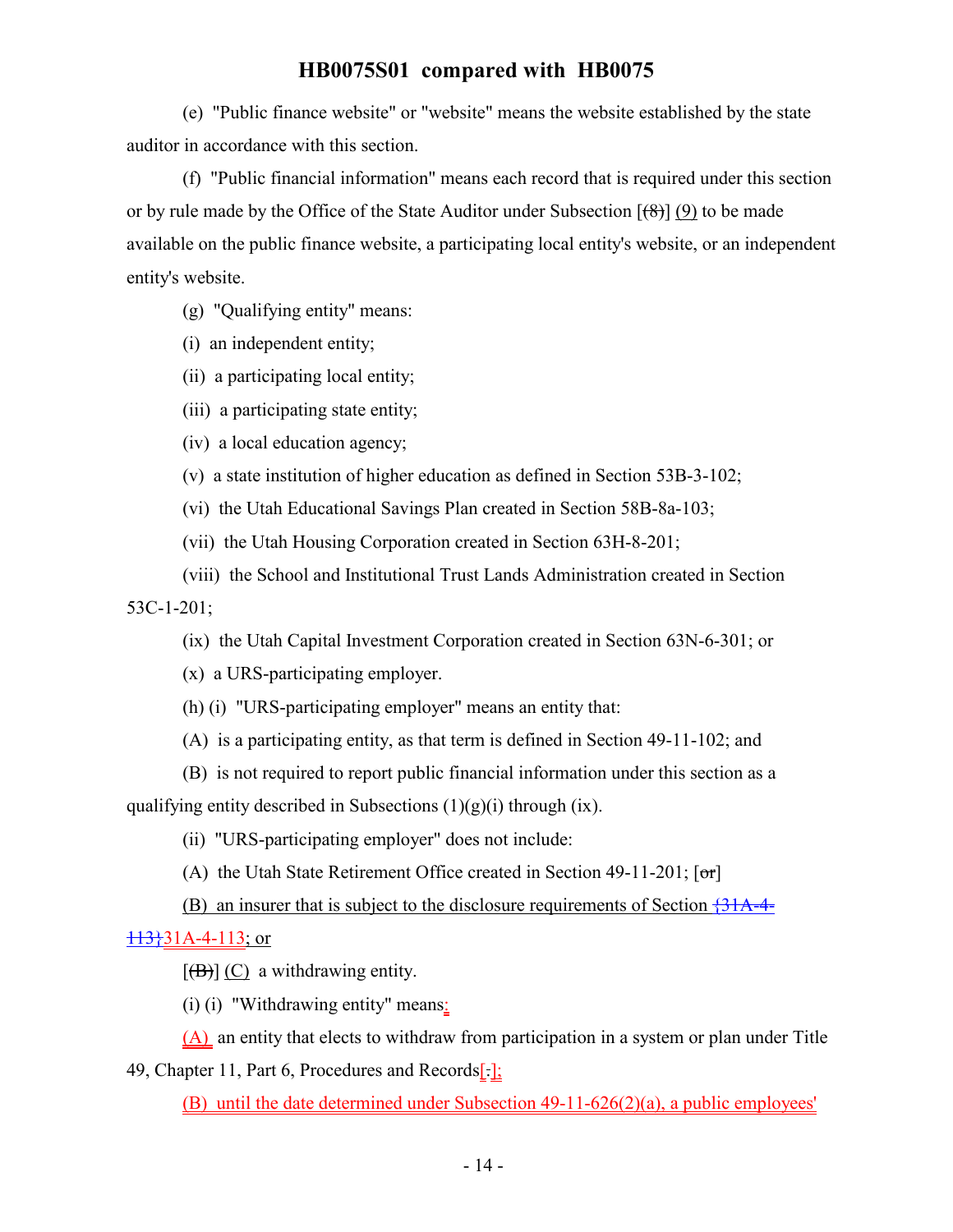association that provides the notice of intent described in Subsection 49-11-626(2)(b); and

(C) beginning on the date determined under Subsection 49-11-626(2)(a), a public employees' association that makes an election described in Subsection 49-11-626(3).

(ii) "Withdrawing entity" includes a withdrawing entity, as that term is defined in Sections 49-11-623 and 49-11-624.

(2) The state auditor shall establish and maintain a public finance website in accordance with this section.

(3) The website shall:

(a) permit Utah taxpayers to:

(i) view, understand, and track the use of taxpayer dollars by making public financial information available on the Internet for participating state entities, independent entities, participating local entities, and URS-participating employers, using the website; and

(ii) link to websites administered by participating local entities, independent entities, or URS-participating employers that do not use the website for the purpose of providing public financial information as required by this section and by rule made under Subsection  $[\frac{1}{8}]$  (9);

(b) allow a person that has Internet access to use the website without paying a fee;

(c) allow the public to search public financial information on the website;

(d) provide access to financial reports, financial audits, budgets, or other financial documents that are used to allocate, appropriate, spend, and account for government funds, as may be established by rule made in accordance with Subsection (9);

(e) have a unique and simplified website address;

(f) be guided by the principles described in Subsection 63A-16-202(2);

(g) include other links, features, or functionality that will assist the public in obtaining and reviewing public financial information, as may be established by rule made under Subsection (9); and

(h) include a link to school report cards published on the State Board of Education's website under Section 53E-5-211.

(4) The state auditor shall:

(a) establish and maintain the website, including the provision of equipment, resources, and personnel as necessary;

(b) maintain an archive of all information posted to the website;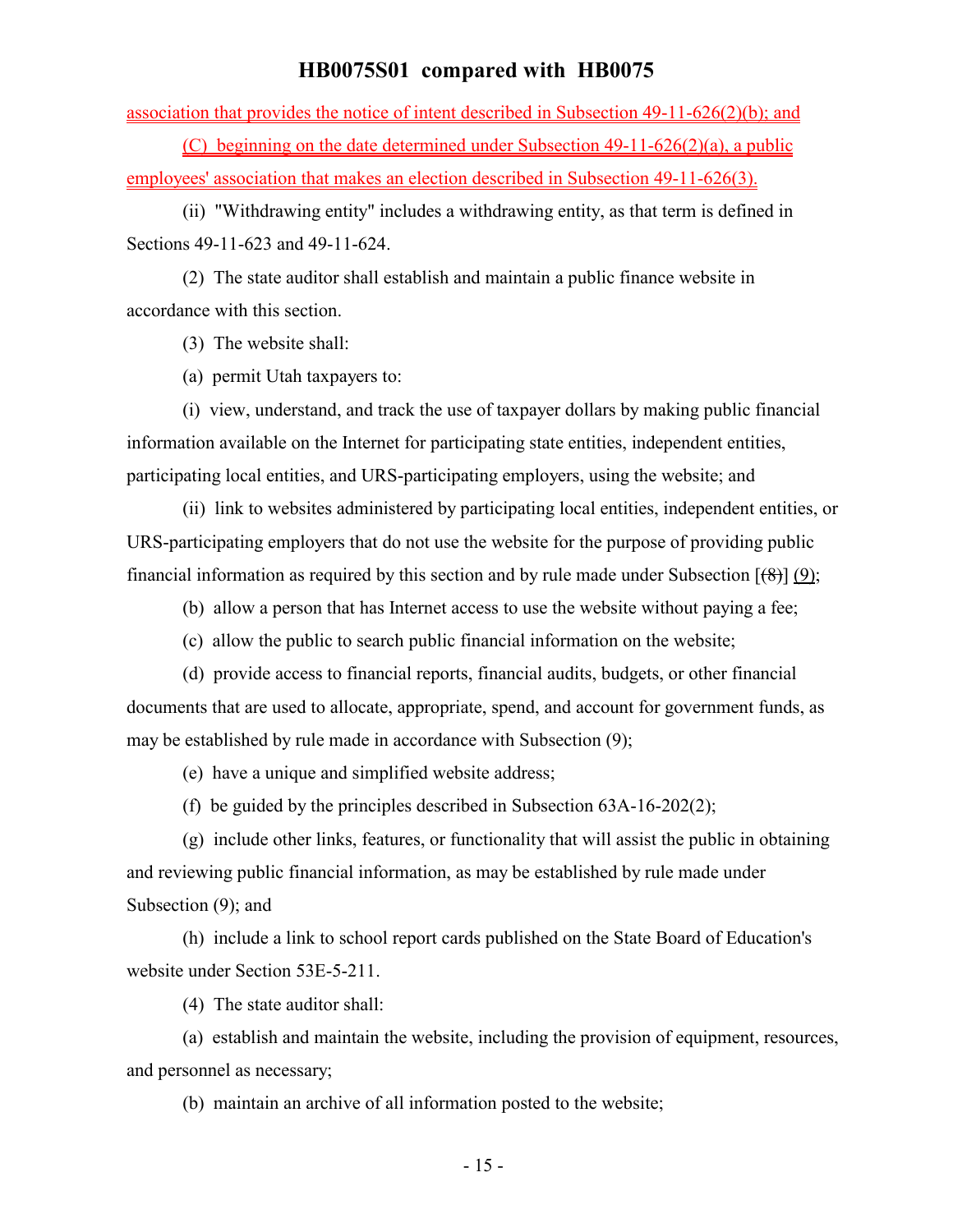(c) coordinate and process the receipt and posting of public financial information from participating state entities; and

(d) coordinate and regulate the posting of public financial information by participating local entities and independent entities.

(5) A qualifying entity shall permit the public to view the qualifying entity's public financial information by posting the public financial information to the public finance website in accordance with rules made under Subsection (9).

(6) The content of the public financial information posted to the public finance website is the responsibility of the qualifying entity posting the public financial information.

(7) A URS-participating employer shall provide employee compensation information for each fiscal year ending on or after June 30, 2022:

(a) to the state auditor for posting on the Utah Public Finance Website; or

(b) (i) through the URS-participating employer's own website; and

(ii) via a link to the website described in Subsection  $(7)(b)(i)$ , submitted to the state auditor for posting on the Utah Public Finance Website.

(8) (a) A qualifying entity may not post financial information that is classified as private, controlled, or protected under Title 63G, Chapter 2, Government Records Access and Management Act, to the public finance website.

(b) An individual who negligently discloses financial information that is classified as private, protected, or controlled by Title 63G, Chapter 2, Government Records Access and Management Act, is not criminally or civilly liable for an improper disclosure of the financial information if the financial information is disclosed solely as a result of the preparation or publication of the website.

(9) In accordance with Title 63G, Chapter 3, Utah Administrative Rulemaking Act, the Office of the State Auditor:

(a) shall make rules to:

(i) establish which records a qualifying entity is required to post to the public finance website; and

(ii) establish procedures for obtaining, submitting, reporting, storing, and posting public financial information on the public finance website; and

(b) may make rules governing when a qualifying entity is required to disclose an